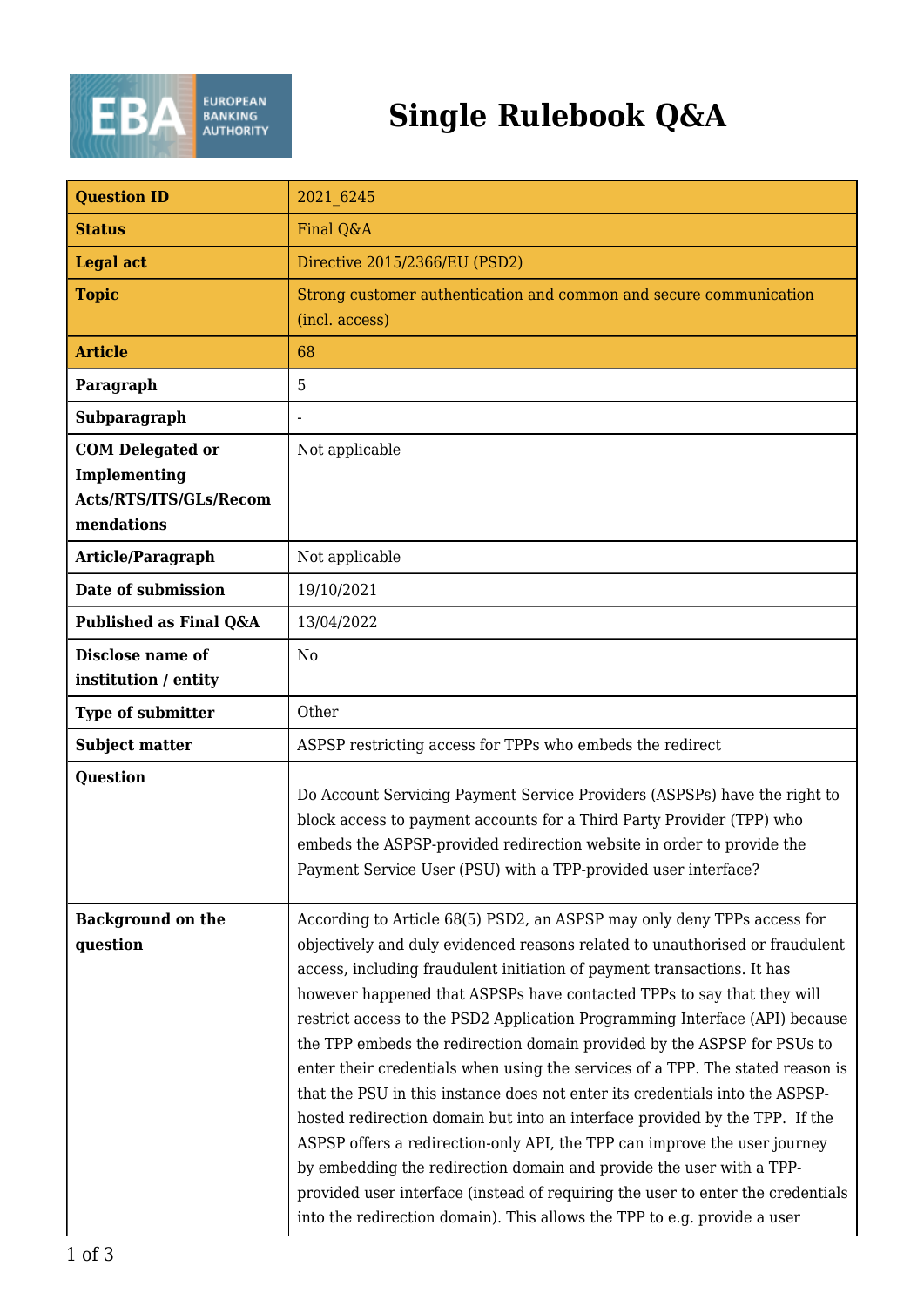|                     | interface in different languages, different font sizes and/or adapted to<br>different devices/technology environments. As an example, a web-based<br>redirection domain would not work in environments that are not web-<br>browser based, such as e.g. gas stations, smart watches, Point of Sale<br>terminals, internet of things, AI and voice assistants, etc. whereas the TPP<br>would be able to provide user interfaces adapted for such environments by<br>means of embedding the redirection domain. Articles 45 and 46 PSD2 specify<br>which information the TPP needs to provide to the PSU when providing such<br>user interfaces and the transmission of security credentials needs to be done<br>in a secure manner with encryption applied using RTS compliant techniques.<br>To be clear, embedding the redirection domain is not "screen scraping" as<br>the TPP identifies itself vis-a-vis the ASPSP (and leverages the PSD2 API); it<br>only means the TPP can adapt and improve the user interface and as such<br>convenience for the PSU. The ASPSP does not need to do anything to<br>enable embedded redirection; the work is solely at the side of the TPP.<br>Alternatively, the ASPSP can of course as a part of its PSD2 API actively<br>enable an embedded flow, which would mean the TPP would not have to<br>embed the redirection domain itself. But the ASPSP must not block or<br>otherwise make it difficult for the TPP if the TPP elects to build its own PSU-<br>facing interface and transmit the credentials to the redirection domain of the<br>ASPSP as TPPs may transmit credentials pursuant to Article 66(3)(b) PSD2. |
|---------------------|--------------------------------------------------------------------------------------------------------------------------------------------------------------------------------------------------------------------------------------------------------------------------------------------------------------------------------------------------------------------------------------------------------------------------------------------------------------------------------------------------------------------------------------------------------------------------------------------------------------------------------------------------------------------------------------------------------------------------------------------------------------------------------------------------------------------------------------------------------------------------------------------------------------------------------------------------------------------------------------------------------------------------------------------------------------------------------------------------------------------------------------------------------------------------------------------------------------------------------------------------------------------------------------------------------------------------------------------------------------------------------------------------------------------------------------------------------------------------------------------------------------------------------------------------------------------------------------------------------------------------------------------------------------------|
| <b>Final answer</b> | Article 68(5) PSD2 provides that an account servicing payment service<br>provider (ASPSP) may deny an account information service provider (AISP)                                                                                                                                                                                                                                                                                                                                                                                                                                                                                                                                                                                                                                                                                                                                                                                                                                                                                                                                                                                                                                                                                                                                                                                                                                                                                                                                                                                                                                                                                                                  |
|                     | or a payment initiation service provider (PISP) access to a payment account<br>for objectively justified and duly evidenced reasons relating to unauthorised<br>or fraudulent access to the payment account.                                                                                                                                                                                                                                                                                                                                                                                                                                                                                                                                                                                                                                                                                                                                                                                                                                                                                                                                                                                                                                                                                                                                                                                                                                                                                                                                                                                                                                                       |
|                     | Q&A 6044 clarified that:                                                                                                                                                                                                                                                                                                                                                                                                                                                                                                                                                                                                                                                                                                                                                                                                                                                                                                                                                                                                                                                                                                                                                                                                                                                                                                                                                                                                                                                                                                                                                                                                                                           |
|                     | • In accordance with Article 30(3) of the Commission Delegated<br>Regulation (EU) 2018/389, PISPs and AISPs should follow the<br>technical specifications set out by the ASPSP when accessing the<br>ASPSP's interface.<br>• Where the ASPSP has opted for a redirection or a decoupled approach<br>and does not allow in its documentation the possibility for the<br>PISP/AISP to transmit the payment service user (PSU)'s credentials to<br>the ASPSP, the PISP/AISP should redirect the PSU to the ASPSP's<br>domain to authenticate and should not introduce an approach for<br>sending the PSU's personalised security credentials to the ASPSP that<br>is different to the approach envisaged by the ASPSP in the technical<br>specifications of the interface. Such latter approach would not be in<br>line with the requirements of Article 30(3) of the Delegated<br>Regulation.                                                                                                                                                                                                                                                                                                                                                                                                                                                                                                                                                                                                                                                                                                                                                                        |